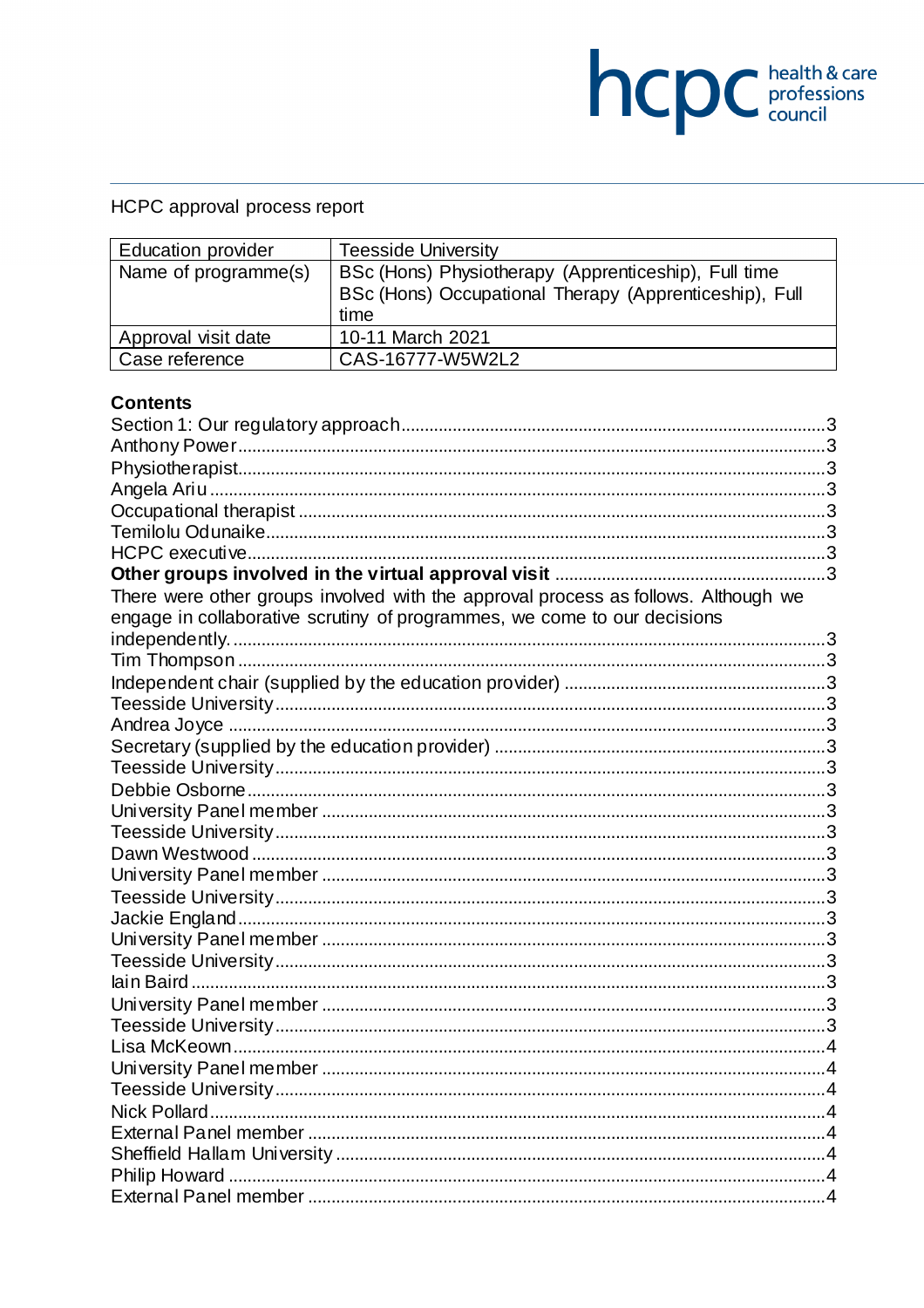### **Executive Summary**

We are the Health and Care Professions Council (HCPC), a regulator set up to protect the public. We set standards for education and training, professional knowledge and skills, conduct, performance and ethics; keep a register of professionals who meet those standards; approve programmes which professionals must complete before they can register with us; and take action when professionals on our Register do not meet our standards.

The following is a report on the approval process undertaken by the HCPC to ensure that programme(s) detailed in this report meet our standards of education and training (referred to through this report as 'our standards'). The report details the process itself, the evidence considered, and recommendations made regarding programme approval.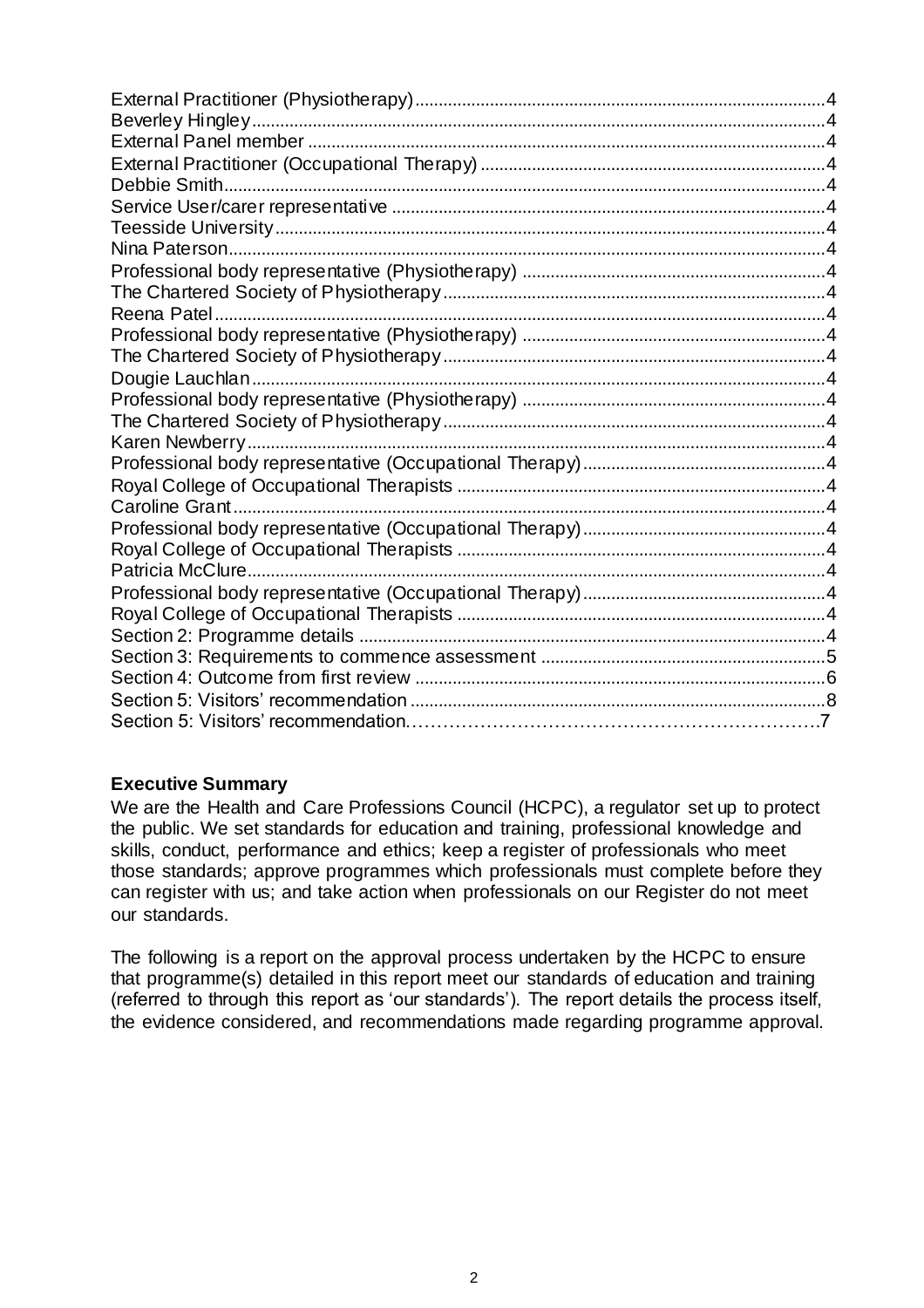## <span id="page-2-0"></span>Section 1: Our regulatory approach

### **Our standards**

We approve programmes that meet our education standards, which ensure individuals that complete the programmes meet proficiency standards. The proficiency standards set out what a registrant should know, understand and be able to do when they complete their education and training. The education standards are outcome focused, enabling education providers to deliver programmes in different ways, as long as individuals who complete the programme meet the relevant proficiency standards.

Programmes are normally [approved on an open-ended basis,](http://www.hcpc-uk.org/education/processes/) subject to satisfactory engagement with our monitoring processes. Programmes we have approved are listed [on our website.](http://www.hcpc-uk.org/education/programmes/register/)

### **How we make our decisions**

We make independent evidence based decisions about programme approval. For all assessments, we ensure that we have profession specific input in our decision making. In order to do this, we appoint [partner visitors](http://www.hcpc-uk.org/aboutus/partners/) to undertake assessment of evidence presented through our processes. The visitors make recommendations to the Education and Training Committee (ETC). Education providers have the right of reply to the recommendation of the visitors, inclusive of conditions and recommendations. If an education provider wishes to, they can supply 'observations' as part of the process.

The ETC make decisions about the approval and ongoing approval of programmes. In order to do this, they consider recommendations detailed in process reports, and any observations from education providers (if submitted). The Committee meets in public on a regular basis and their decisions are available to view [on our website.](http://www.hcpc-uk.org/aboutus/committees/educationandtrainingpanel/)

### **HCPC panel**

We always appoint at least one partner visitor from the profession (inclusive of modality and / or entitlement, where applicable) with which the assessment is concerned. We also ensure that visitors are supported in their assessment by a member of the HCPC executive team. Details of the HCPC panel for this assessment are as follows:

<span id="page-2-4"></span><span id="page-2-3"></span><span id="page-2-2"></span><span id="page-2-1"></span>

| <b>Anthony Power</b> | Physiotherapist               |
|----------------------|-------------------------------|
| Angela Ariu          | <b>Occupational therapist</b> |
| Temilolu Odunaike    | <b>HCPC</b> executive         |

#### <span id="page-2-7"></span><span id="page-2-6"></span><span id="page-2-5"></span>**Other groups involved in the virtual approval visit**

<span id="page-2-8"></span>There were other groups involved with the approval process as follows. Although we engage in collaborative scrutiny of programmes, we come to our decisions independently.

<span id="page-2-26"></span><span id="page-2-25"></span><span id="page-2-24"></span><span id="page-2-23"></span><span id="page-2-22"></span><span id="page-2-21"></span><span id="page-2-20"></span><span id="page-2-19"></span><span id="page-2-18"></span><span id="page-2-17"></span><span id="page-2-16"></span><span id="page-2-15"></span><span id="page-2-14"></span><span id="page-2-13"></span><span id="page-2-12"></span><span id="page-2-11"></span><span id="page-2-10"></span><span id="page-2-9"></span>

| Tim Thompson   | Independent chair<br>(supplied by the education<br>provider) | <b>Teesside University</b> |
|----------------|--------------------------------------------------------------|----------------------------|
| Andrea Joyce   | Secretary (supplied by the<br>education provider)            | <b>Teesside University</b> |
| Debbie Osborne | University Panel member                                      | <b>Teesside University</b> |
| Dawn Westwood  | University Panel member                                      | <b>Teesside University</b> |
| Jackie England | University Panel member                                      | <b>Teesside University</b> |
| lain Baird     | University Panel member                                      | <b>Teesside University</b> |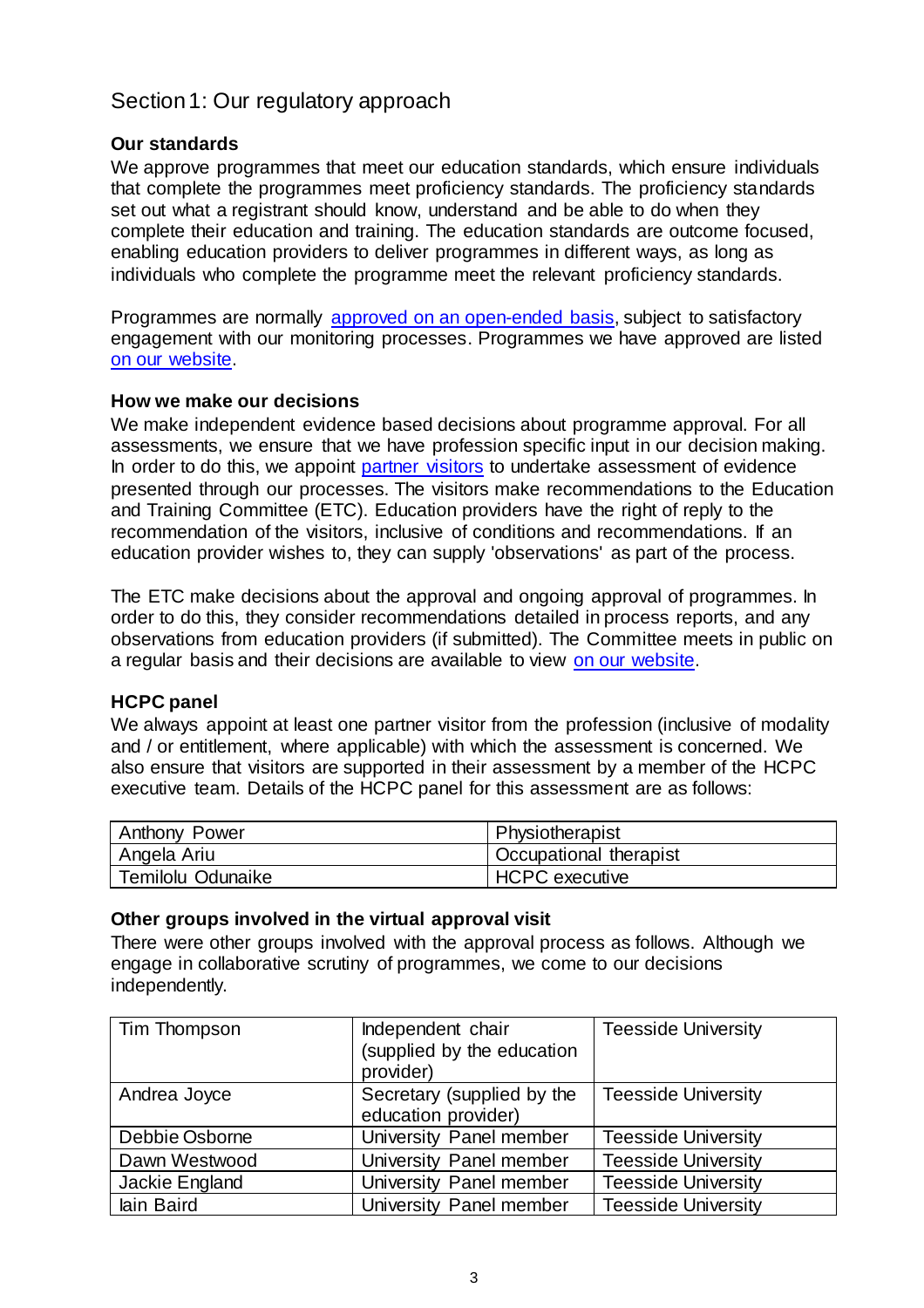<span id="page-3-23"></span><span id="page-3-22"></span><span id="page-3-21"></span><span id="page-3-20"></span><span id="page-3-19"></span><span id="page-3-18"></span><span id="page-3-17"></span><span id="page-3-16"></span><span id="page-3-15"></span><span id="page-3-14"></span><span id="page-3-13"></span><span id="page-3-12"></span><span id="page-3-11"></span><span id="page-3-10"></span><span id="page-3-9"></span><span id="page-3-8"></span><span id="page-3-7"></span><span id="page-3-6"></span><span id="page-3-5"></span><span id="page-3-4"></span><span id="page-3-3"></span><span id="page-3-2"></span><span id="page-3-1"></span><span id="page-3-0"></span>

| Lisa McKeown            | University Panel member      | <b>Teesside University</b>         |
|-------------------------|------------------------------|------------------------------------|
| <b>Nick Pollard</b>     | <b>External Panel member</b> | <b>Sheffield Hallam University</b> |
| <b>Philip Howard</b>    | <b>External Panel member</b> | <b>External Practitioner</b>       |
|                         |                              | (Physiotherapy)                    |
| <b>Beverley Hingley</b> | <b>External Panel member</b> | <b>External Practitioner</b>       |
|                         |                              | (Occupational Therapy)             |
| Debbie Smith            | Service User/carer           | <b>Teesside University</b>         |
|                         | representative               |                                    |
| Nina Paterson           | Professional body            | The Chartered Society of           |
|                         | representative               | Physiotherapy                      |
|                         | (Physiotherapy)              |                                    |
| Reena Patel             | Professional body            | The Chartered Society of           |
|                         | representative               | Physiotherapy                      |
|                         | (Physiotherapy)              |                                    |
| Dougie Lauchlan         | Professional body            | The Chartered Society of           |
|                         | representative               | Physiotherapy                      |
|                         | (Physiotherapy)              |                                    |
| <b>Karen Newberry</b>   | Professional body            | Royal College of                   |
|                         | representative               | Occupational Therapists            |
|                         | (Occupational Therapy)       |                                    |
| Caroline Grant          | Professional body            | Royal College of                   |
|                         | representative               | Occupational Therapists            |
|                         | (Occupational Therapy)       |                                    |
| <b>Patricia McClure</b> | Professional body            | Royal College of                   |
|                         | representative               | Occupational Therapists            |
|                         | (Occupational Therapy)       |                                    |
| Emma Furber             | <b>Observer</b>              | <b>Teesside University</b>         |

# <span id="page-3-33"></span><span id="page-3-32"></span><span id="page-3-31"></span><span id="page-3-30"></span><span id="page-3-29"></span><span id="page-3-28"></span><span id="page-3-27"></span><span id="page-3-26"></span><span id="page-3-25"></span><span id="page-3-24"></span>Section 2: Programme details

| Programme name       | BSc (Hons) Physiotherapy (Apprenticeship) |
|----------------------|-------------------------------------------|
| Mode of study        | FT (Full time)                            |
| Profession           | Physiotherapist                           |
| First intake         | 01 September 2021                         |
| Maximum learner      | Up to $25$                                |
| cohort               |                                           |
| Intakes per year     |                                           |
| Assessment reference | APP02304                                  |

We undertook this assessment of a new programme proposed by the education provider via the approval process. This involved consideration of documentary evidence and a virtual approval visit, to consider whether the programme meet our standards for the first time.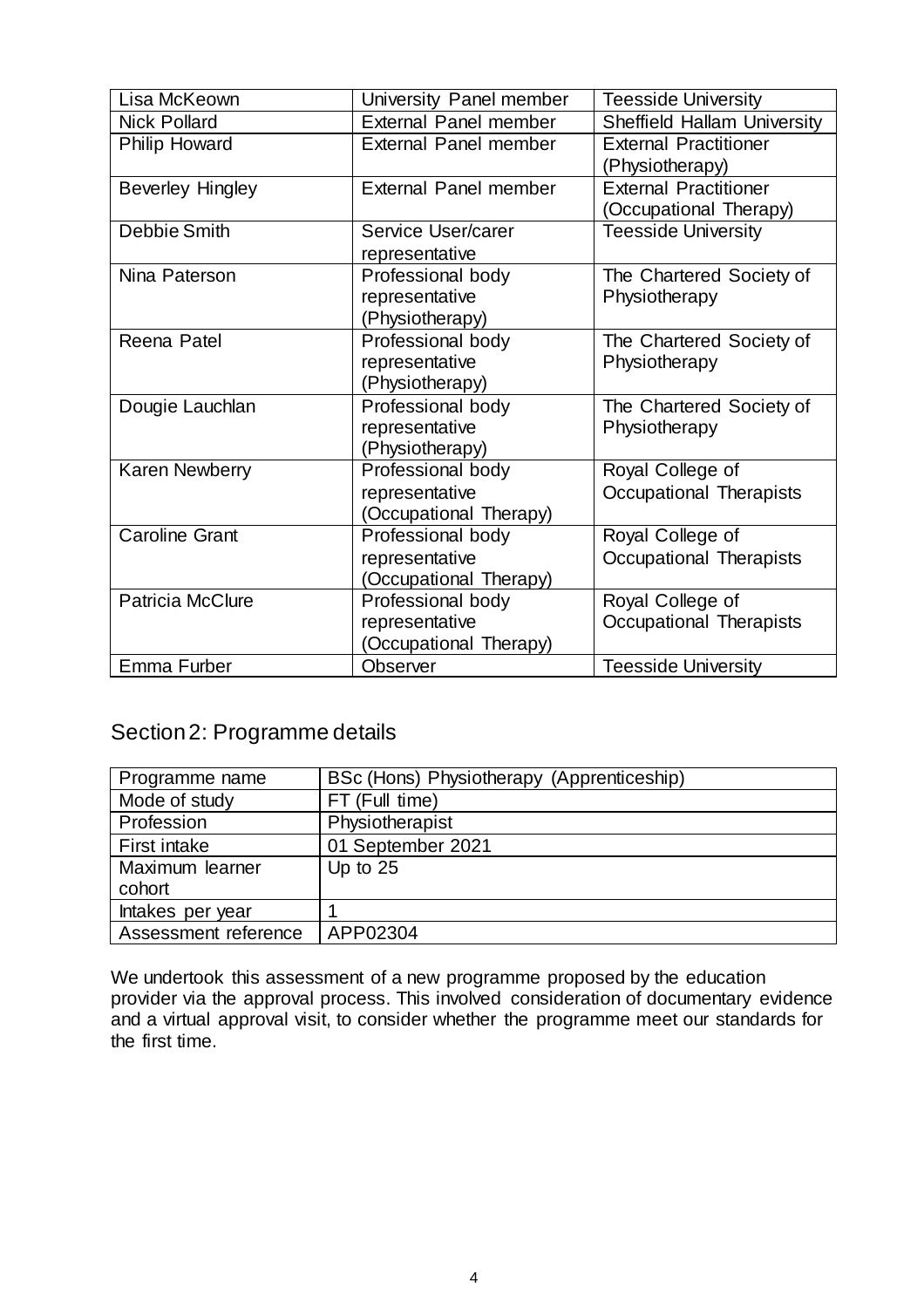| Programme name       | BSc (Hons) Occupational Therapy (Apprenticeship) |
|----------------------|--------------------------------------------------|
| Mode of study        | FT (Full time)                                   |
| Profession           | Occupational therapist                           |
| First intake         | 01 September 2021                                |
| Maximum learner      | Up to $25$                                       |
| cohort               |                                                  |
| Intakes per year     |                                                  |
| Assessment reference | APP02305                                         |

We undertook this assessment of a new programme proposed by the education provider via the approval process. This involved consideration of documentary evidence and a virtual approval visit, to consider whether the programme meet our standards for the first time.

## <span id="page-4-0"></span>Section 3: Requirements to commence assessment

In order for us to progress with approval and monitoring assessments, we ask for certain evidence and information from education providers. The following is a list of evidence that we asked for through this process, and whether that evidence was provided. Education providers are also given the opportunity to include any further supporting evidence as part of their submission. Without a sufficient level of evidence, we need to consider whether we can proceed with the assessment. In this case, we decided that we were able to undertake our assessment with the evidence provided.

| <b>Type of evidence</b>                                                                                          | <b>Submitted</b>       | <b>Comments</b>                                                                    |
|------------------------------------------------------------------------------------------------------------------|------------------------|------------------------------------------------------------------------------------|
| Completed education standards<br>mapping document                                                                | Yes                    |                                                                                    |
| Information about the programme,<br>including relevant policies and<br>procedures, and contractual<br>agreements | <b>Yes</b>             |                                                                                    |
| Descriptions of how the programme<br>delivers and assesses learning                                              | Yes                    |                                                                                    |
| Proficiency standards mapping                                                                                    | Yes                    |                                                                                    |
| Information provided to applicants<br>and learners                                                               | Yes                    |                                                                                    |
| Information for those involved with<br>practice-based learning                                                   | Yes                    |                                                                                    |
| Information that shows how staff<br>resources are sufficient for the<br>delivery of the programme                | Yes                    |                                                                                    |
| Internal quality monitoring<br>documentation                                                                     | <b>Not</b><br>Required | Only requested if the programme<br>(or a previous version) is<br>currently running |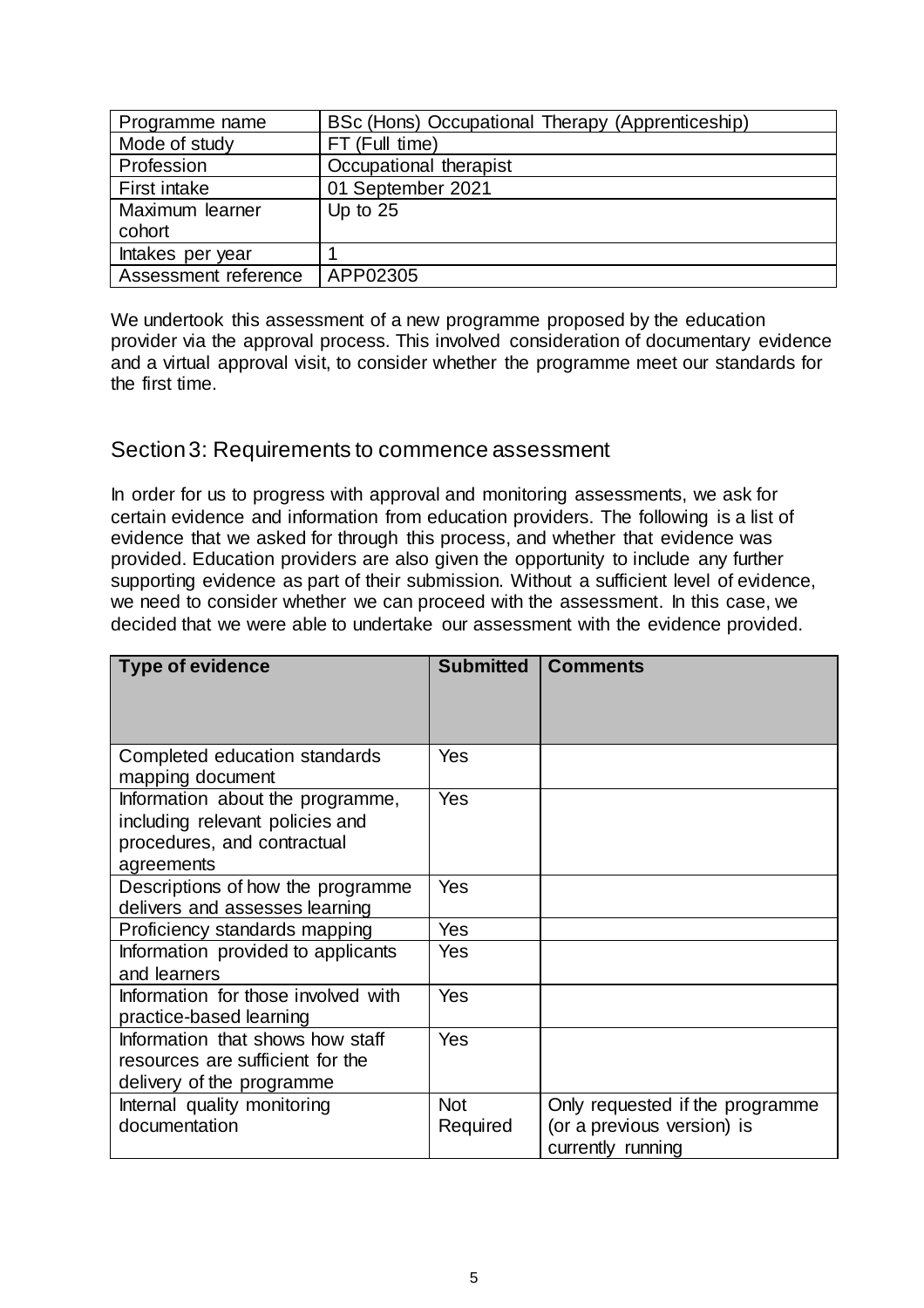Due to the COVID-19 pandemic, the education provider decided to move this event to a virtual (or remote) approval visit. In the table below, we have noted the meeting held, along with reasons for not meeting certain groups (where applicable):

| <b>Group</b>                                                 | <b>Met</b> | <b>Comments</b>                                                                                                                              |
|--------------------------------------------------------------|------------|----------------------------------------------------------------------------------------------------------------------------------------------|
| Learners                                                     | Yes        |                                                                                                                                              |
| Service users and carers (and / or<br>their representatives) | Yes        |                                                                                                                                              |
| Facilities and resources                                     | N/A        | As the visit was carried out<br>virtually, the facilities and<br>resources were covered in<br>discussions and the documentary<br>submission. |
| Senior staff                                                 | Yes        |                                                                                                                                              |
| <b>Practice educators</b>                                    | Yes        |                                                                                                                                              |
| Programme team                                               | Yes        |                                                                                                                                              |

### <span id="page-5-0"></span>Section 4: Outcome from first review

### **Recommendation of the visitors**

In considering the evidence provided by the education provider as part of the initial submission and at the virtual approval visit, the visitors' recommend that there was insufficient evidence to demonstrate that our standards are met at this time, but that the programme(s) should be approved subject to the conditions noted below being met.

### **Conditions**

Conditions are requirements that must be met before programmes can be approved. We set conditions when there is insufficient evidence that standards are met. The visitors were satisfied that a number of the standards are met at this stage. However, the visitors were not satisfied that there is evidence that demonstrates that the following standards are met, for the reasons detailed below.

We expect education providers to review the issues identified in this report, decide on any changes that they wish to make to programmes, and then provide any further evidence to demonstrate how they meet the conditions. We set a deadline for responding to the conditions of 21 April 2021.

#### **2.1 The admissions process must give both the applicant and the education provider the information they require to make an informed choice about whether to take up or make an offer of a place on a programme.**

**Condition:** The education provider must ensure that appropriate information is available about the employment status of a learner, should they be unsuccessful on the programmes, to allow them to make an informed choice about taking up a place.

**Reason:** The visitors were able to view information made available to applicants regarding the programmes, both on the education provider's website and in the programme documentation. From discussions at the visit, the visitors understood that the education provider's apprenticeship manager would have regular face-to-face contacts with applicants to provide them with information that would assist them in deciding about the programmes. However, the visitors noted that there was no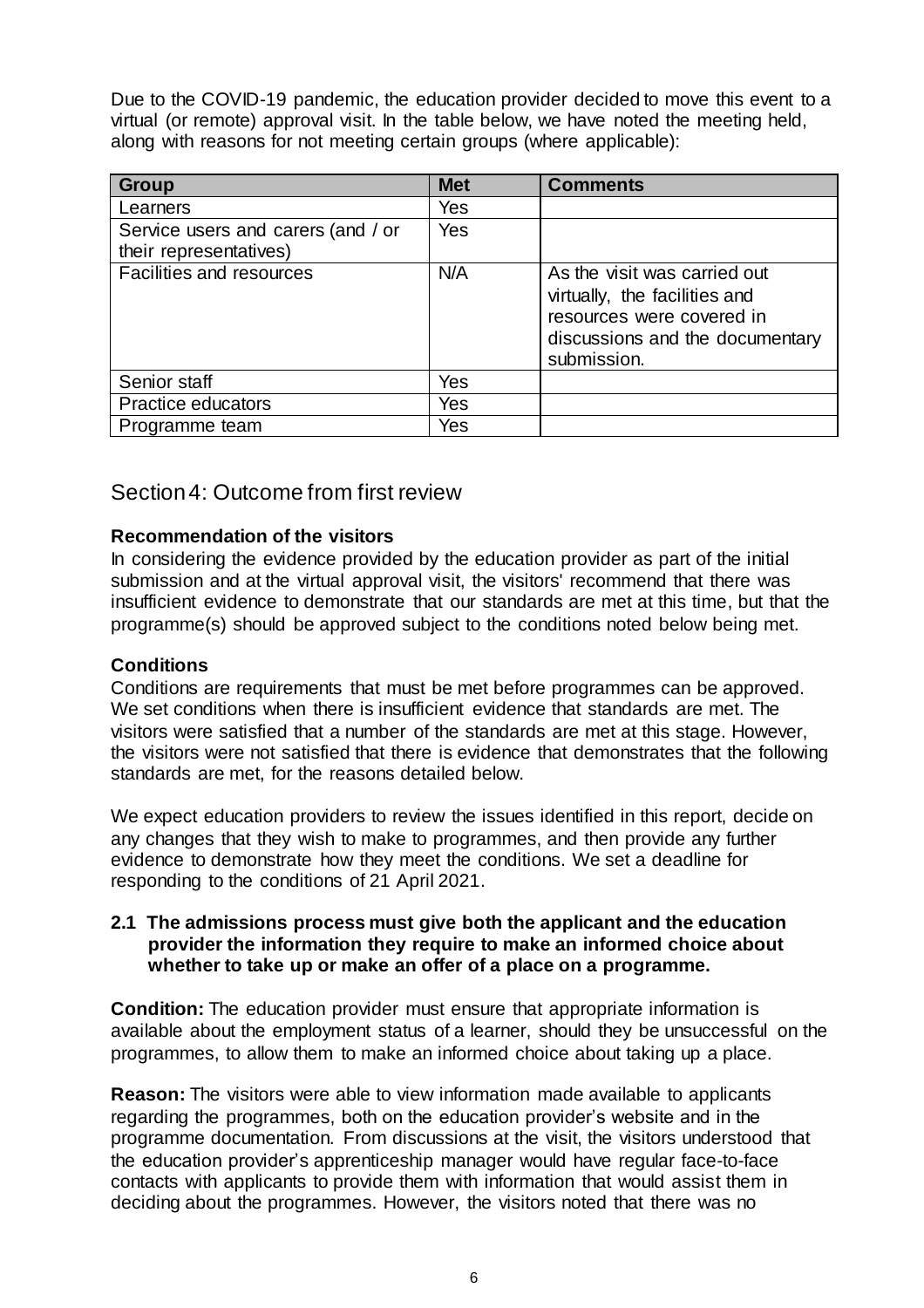information provided about what would happen to the employment status of the learners should they be unsuccessful on the programmes. Although the apprenticeship manager explained that this would be covered during face-to-face discussions with the applicants, the visitors considered that such information should be documented and made available to potential applicants to assist their decision-making about the programmes. As the visitors did not see this information within the documentation, they could not be certain that all potential applicants would have access to the information they need to make a fully informed decision about taking up a place on the programmes. Therefore, the visitors request that the education provider demonstrate how they would ensure clear and easily accessible information, particularly around possible consequences that being unsuccessful on the programme could have on their employment (if any), is provided to applicants to allow informed decision-making.

### **4.11 The education provider must identify and communicate to learners the parts of the programme where attendance is mandatory, and must have associated monitoring processes in place.**

**Condition:** The education provider must define the attendance requirement, how this is communicated to learners and the effective system in place to monitor the attendance of learners on the programmes.

**Reason:** The visitors reviewed a narrative from the programme handbooks explaining that 100 per cent attendance is required for both the academic modules and in practicebased learning. The information in the handbooks showed that learners who do not meet the attendance requirements may be deemed ineligible to take part in the assessment for that particular module or undertake a practice placement and will therefore be unable to progress to the next level of the programmes. However, the visitors noted a lack of clarity around what 100 per cent attendance meant as learners are only required to be present on campus twice a month with the rest of their "off the job" learning being completed independently. At the visit, the visitors heard that currently, all lectures are recorded and that learners must watch them. The programme team explained that there are different software systems that they would use to monitor attendance. For example, they mentioned that Blackboard Collaborate would show if a learner has not accessed any material. In which case, a member of staff would get in touch with the learner to find out the reasons for this. The visitors were also informed that the education provider would accommodate a degree of flexibility around attendance if arranged ahead of time for situations like childcare or work requirements.

For practice-based learning, the visitors noted that the handbook detailed what a learner should do if they are absent, however, there was no information provided about how the education provider would respond in the event of a learner failing below 100 per cent attendance in their practice-based learning.

From the documentary review and discussions at the visit, the visitors were still unclear how the education provider would measure what constitutes 100 per cent attendance both in theory and in practice-based learning or how it would be monitored. Although the education provider explained that they have a central attendance monitoring system, it remained unclear to the visitors what would be the trigger point for a learner not meeting the required attendance or what the consequences would be. The visitors were also unclear about how attendance would be managed and how clearly attendance requirements are communicated to learners. The visitors therefore require